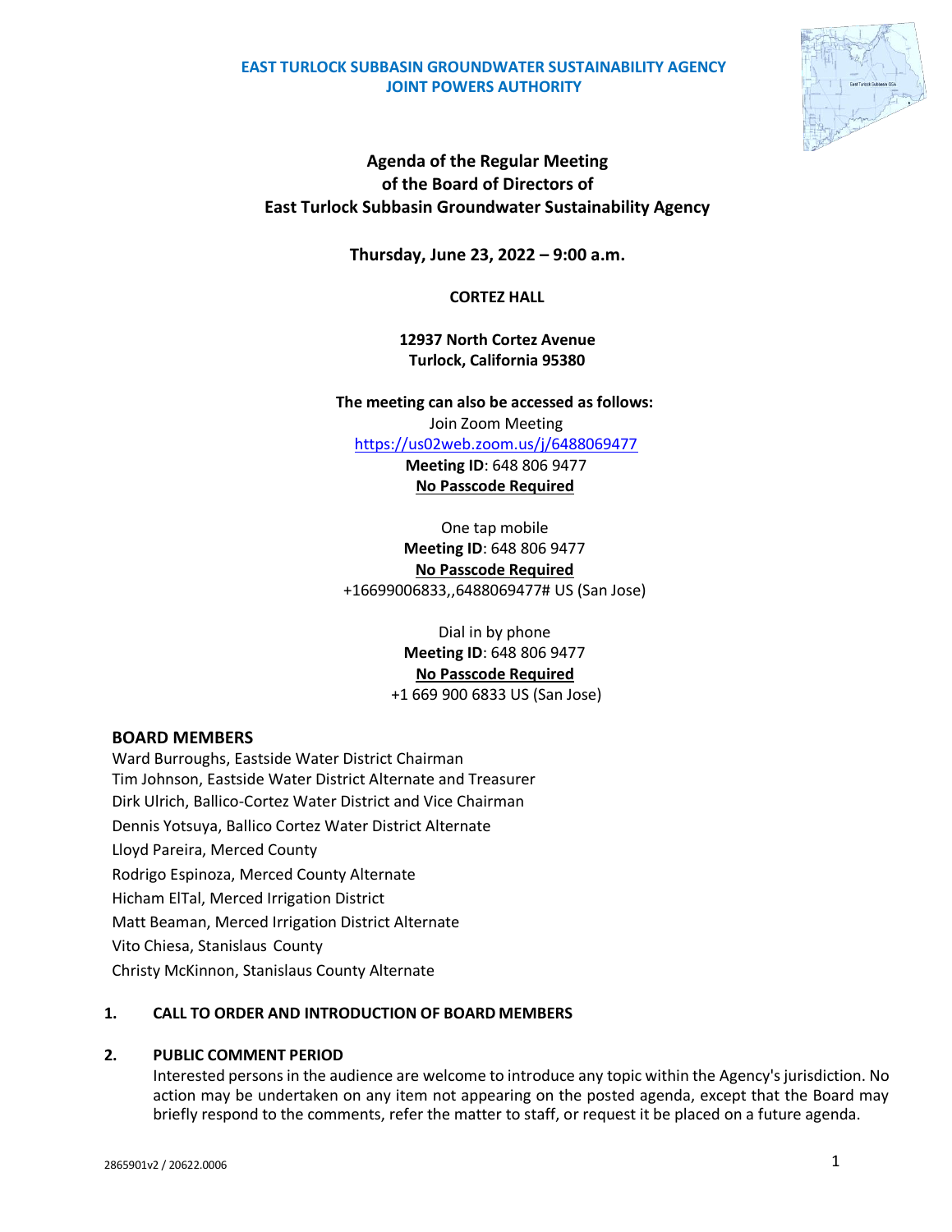### **EAST TURLOCK SUBBASIN GROUNDWATER SUSTAINABILITY AGENCY JOINT POWERS AUTHORITY**



### **3. CONSENT AGENDA**

- i. Adopt Resolution AB 361 Brown Act Provisions extending remote meetings during Covid emergency
- ii. Action to approve minutes the May 26, 2022 East Turlock Subbasin Groundwater Sustainability Agency regular board meeting.
- iii. Adopt F and M Bank Resolution to authorize the bank signature card of Board Chairman, Ward Burroughs, Board Alternate, Matt Beaman, and Board Alternate, Christy McKinnon.

### **4. TREASURY REPORT AND PAYMENT OF BILLS**

Action to accept the Treasurer's Report, monthly budget report and approve the payment of the June 2022 bills as presented.

## **5. LANDOWNER REQUEST FOR CHANGE OF PARCEL DESIGNATION FROM IRRIGATED LAND TO NON-IRRIGATED LAND**

Possible action on the East Turlock Subbasin Groundwater Sustainability Agency Administrative Fee Exemption and Reclassification Policy, with recommendation from the Technical Advisory Committee on landowner requesting change from Irrigated to Non-irrigated land.

### **6. GROUNDWATER MONITORING PROGRAM UPDATES**

Update on the installation and electronic data collection from the network and updates on Access Agreements for that program, including DWR Technical Support Services well installation.

### **7. GROUNDWATER SUSTAINABILITY PLAN (GSP) IMPLEMENTATION PLANNING AND UPDATES**

- i. Current outreach planning and updates
- ii. Status and progress of Program Environmental Impact Report
- iii. Follow up activities to GSP annual report and associated budget
- iv. Review and possible action to adopt response letter for Groundwater Well Permit approval

### **8. ETS GSA SERVICES CONTRACT RENEWALS FOR FY22/23**

Discussion and action on the following:

- i. EPUR Well Installation and Monitoring Contracts: Request Board Authorize the approval of EPUR's well monitoring work contracts for fiscal year and direct legal counsel to update the terms of EPUR's well monitoring contracts.
- ii. Renew Formation Environmental Coordinator/General Manager Contract and additional services for next fiscal year as presented at the May 26, 2022 ETS GSA Board Meeting.

### **9. LEGAL COUNSEL REPORT**

Lauren Layne will provide a report to the board, including report on legislation that could affect the agency and its member entities.

• Update on the Turlock Subbasin Proposed Water Accounting Framework.

### **10. COMMENTS FROM THE BOARD**

Board Members may provide a brief report on notable topics of interest. The Brown Act does not allow discussion or action by the Legislative Body.